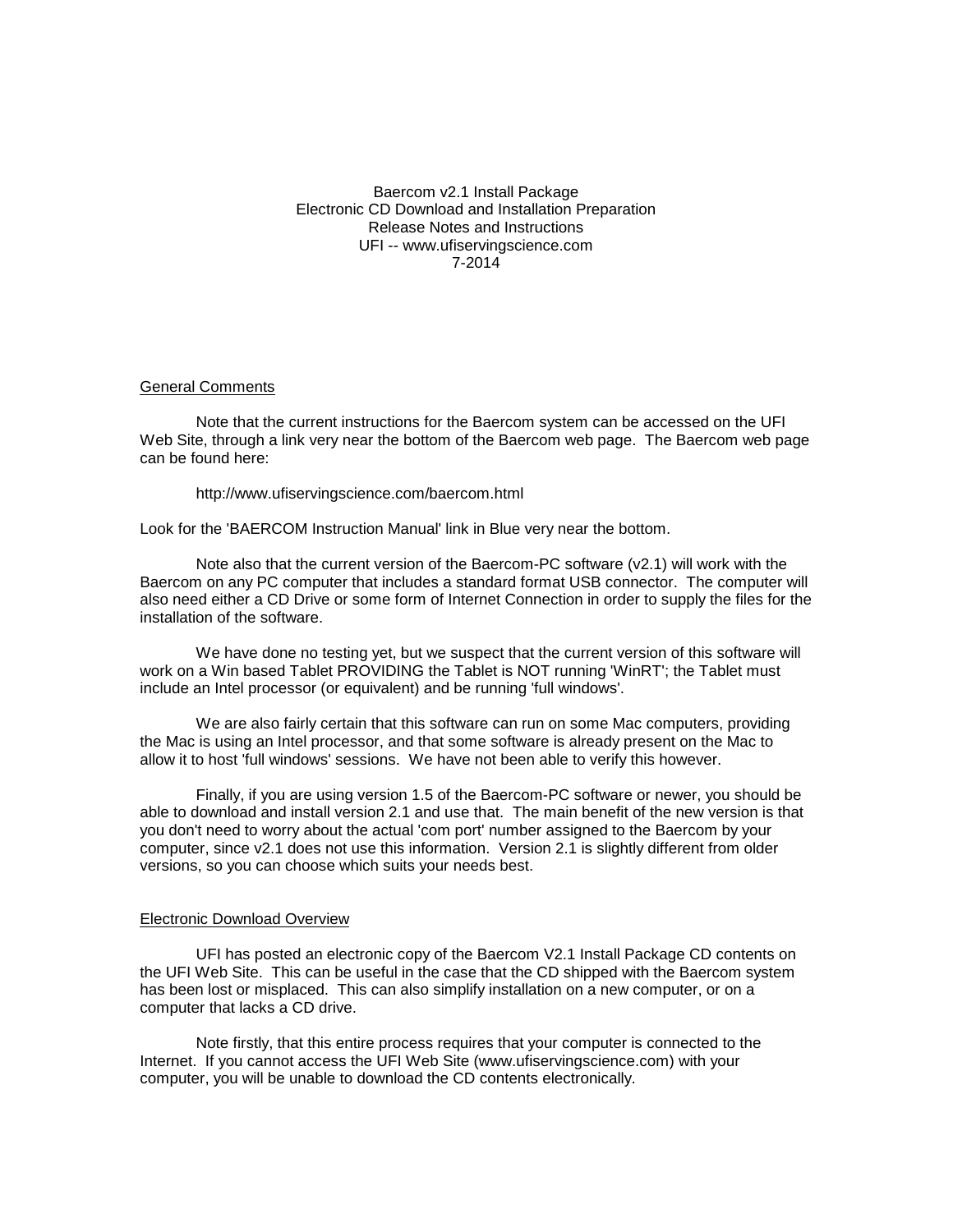Note also, that this process relies on the use of some sort of 'FTP Utility' in order to manage the download. Most web browsers (Explorer, Firefox, Chrome, etc.) provide this capability, but the actual details of initiating and completing the download may vary from browser to browser. The information included here uses Explorer for the FTP process, but many other possibilities exist, and we can't cover all these variations. If you do not feel comfortable wading through these details, then having UFI send you a CD may ultimately be the easiest solution. However, if you are already comfortable with the FTP process, or if you have another FTP program that you prefer to use, the electronic download can save you time.

Note also, that you will need to contact UFI ahead of time, to obtain current Username and Password information for accessing the UFI FTP site. You should have your Baercom serial number handy, so we can verify purchase history. Once we have done that, UFI will supply the current FTP Access information.

Note finally that the one single task that the steps below address, is to create an exact copy of the contents of the Baercom-PC Software Setup CD -- on your computer. Once this is done, then you MUST follow the software installation process carefully described in the Baercom instruction manual (section 3). Instead of using the path for the CD drive on your computer, you will need to use the path information for the actual location of the CD contents on the hard drive of your computer.

## Step 1 -- Create the Destination Folder on your Computer.

The Setup CD for the Baercom PC software includes another folder that holds all the installation items. This folder is named 'BC21 Publish'. The first step in the electronic download process, is for you to create a folder, using this same name, somewhere on the hard drive of your computer.

Newer versions of the Win operating system are increasingly unkind regarding what you can place where on your computer. The operating system would prefer that you place this folder inside the 'My Documents' folder, and you can do this if you prefer. Especially if you are one of many users on a multi-user system, this might be the best place. You can also try to place the folder right under the "C:\" on the drive. This will certainly make it easier to find, but you may also run into 'permissions' problems with this location.

However you decide to address this issue, or however your computer allows you to address this issue, the main concern is that you create a folder named 'BC21 Publish' that is located somewhere on your computer, where you can easily find it.

While the specifics may vary for different versions of the operating system, you should create this new folder now. The best approach with recent versions is to use the 'File Explorer' and browse to the location where you want to place the folder, then select 'New Folder' from the menu along the top. This places a new folder at that location, which is named 'New Folder'. You can then click twice over the NAME, then change it to 'BC21 Publish'.

This step is complete when you have created a new folder on your computer named 'BC21 Publish', in a location that you can easily find.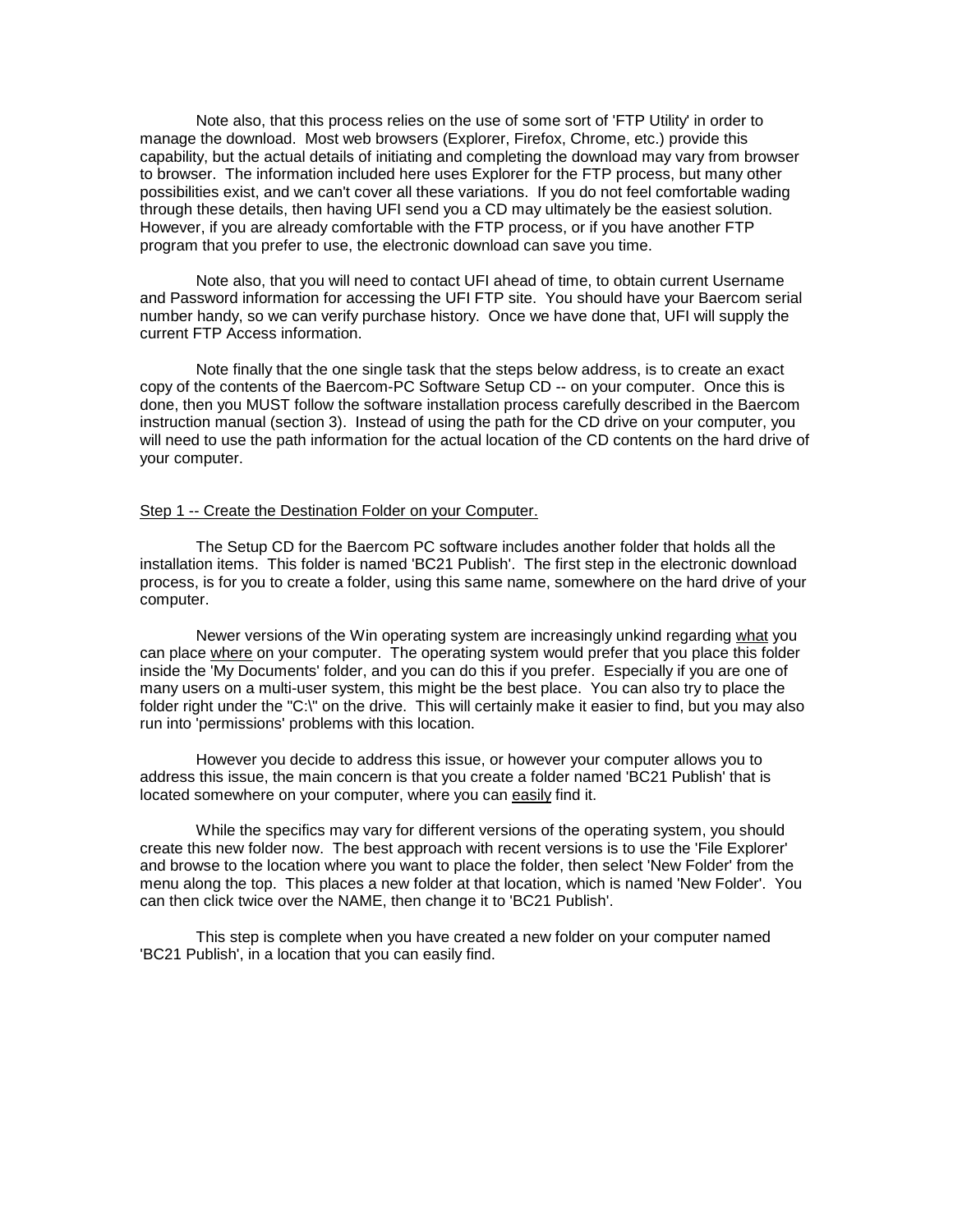## Step 2 -- Download the CD 'zip' file to your computer using FTP

The electronic copy of the Baercom-PC Setup CD includes all of the CD contents, carefully compressed together into a 'zip' file. The actual FTP process moves this 'zip' file (which includes the Setup CD files) to the 'BC21 Publish' folder on your computer. This 'zip' file is still almost 33 MB in size. Even over FTP this can take a minute or two to download.

Also, these directions focus on the use of 'Explorer', but many other FTP utilities exist, and we will not try to cover the rest.

Start Explorer to begin. After your home page is showing, you need to type the folliwing line of text into the main URL entry field in the upper left of the Explorer main window:

### ftp://ufiservingscience.com/

When you start Explorer, the URL to your home page should be shaded with Blue, meaning you can just type the above line in, and the current contents will be erased. If not, you need to erase the current contents of this line, then type in the text above.

Next, press Enter on the keyboard to direct Explorer to contact the UFI web site for the purpose of FTP file access. The UFI web site will next cause a 'Username-Password' window to open. You need to properly fill this out in order to access the FTP contents on the UFI web site. As mentioned above, you will need to contact UFI for this information ahead of time.

Username: xxxxxxxx

Password: zzzzzzzz

Note that both fields are 'case sensitive', which means you need to follow the text you were given, upper case or lower case, EXACTLY (with no spaces). Press the 'Log in' button after both fields are correctly entered. Also, the information we supply is current as far as we know. There have been times in the past that our web service provider has changed passwords for some reason, so if you type in what we supply, exactly as given, and it doesn't work, contact UFI.

After this Username/Password window is properly filled out, and the 'Log In' button pressed, the Username/Password window will close, and the files available for FTP access will be shown on the Explorer main window. The only file you are interested in is named

'BC21 Publish.zip'

There are two ways you can start the actual dowload, and either way 'should' have the same result. Which you choose, really depends on any errors you may encounter. Try one, then the other, if the first option doesn't work.

a. Double-click over the file

To begin the FTP process, just double-click over that file name. After a brief delay, Explorer will ask you if you want to;

Run

Save

Save As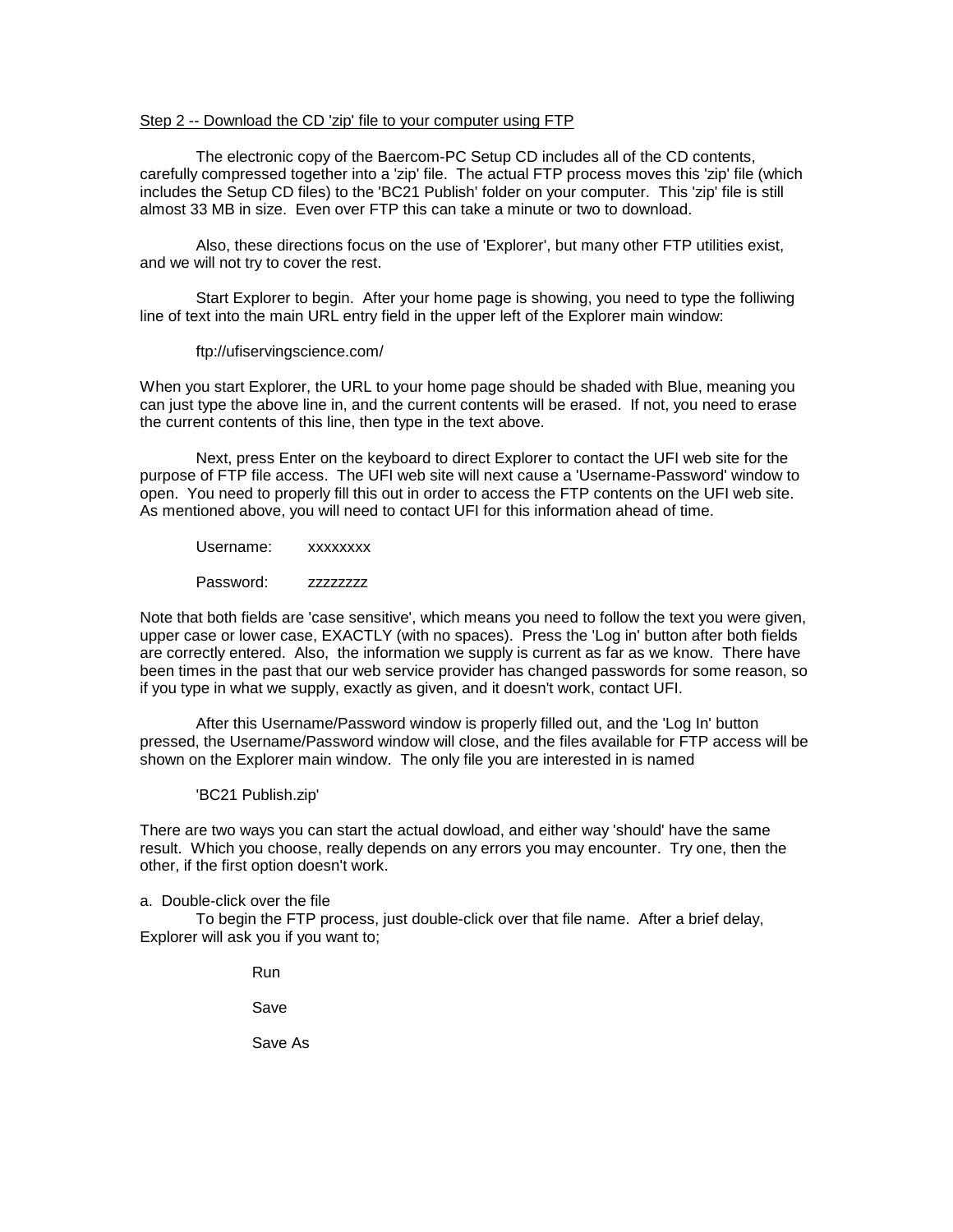Select the 'Save As' option. This will open up a File Save dialog box, which will allow you to direct Explorer to place this 'zip' file into the 'BC21 Publish' folder you made previously. Navigate the controls on the 'Save As' dialog to point to this folder, then press the Save button. The FTP download should start at this point.

#### b. 'Alt-Click' over the file

You can also 'Alt-click' over the 'zip' file. Move the mouse pointer over it, then press the 'secondary' button, i.e. the button that you normally do NOT press. This should open up a menu list that includes a 'Save As' option. Select the 'Save As' option. The FTP download should start at this point.

Which ever approach you select, the bottom line is that you want to direct Explorer to download this 'zip' file into the 'BC21 Publish' folder that you have already created.

The FTP transfer should start quickly, but can take a minute or two, so be patient. Some sort of progress indication window should open during the download, along the bottom of the window in Explorer. When the download is done, just close this window if it is still showing. When the FTP process is done, the 'zip' file should be located in your 'BC21 Publish' folder. Once you verify this, you can close Explorer, since it is no longer necessary.

If 'permission' issues block the saving of the 'zip' file to the folder you created, just close Explorer, create a 'BC21 Publish' folder in a different location, and repeat this entire step again.

This step is complete when the entire 'BC21 Publish.zip' file (approx. 32 MB in size) is located in the 'BC21 Publish' folder you created in Step 1.

### Step 3 -- 'Un-zip' the CD contents to the Destination Folder

Using 'File Explorer' or 'Computer', browse to the location of the 'BC21 Publish.zip' file. Next you want to 'Alternate Click' over that file name. This involves placing the mouse pointer over this file, then pressing the secondary mouse button, NOT the button you normally press.

This should pull up a menu list of options for this 'zip' file. You want to select 'Extract All' which is near the top of the list. Selecting this should open up another window that allows you to specify WHERE the 'zipped' files should all be extracted too. This should point to the 'BC21 Publish' folder you made in step 1, since this is where the 'zip' file is (should be) located. If not, press the 'Browse' button to the right, and use the controls to point to the 'BC21 Publish' folder.

Next press the 'Extract' button (below and to the right) to cause the CD files to be extracted from the 'zip' file, and placed where you have specified, hopefully inside the 'BC21 Publish' folder you created earlier. The extraction process may result in the creation of another 'BC21 Publish' folder inside the 'BC21 Publish' folder you made previously. This is not a problem, the CD contents should be in that folder.

The extraction process may also take up to a minute. When this step is complete, the entire contents of the Setup CD should be located in the 'BC21 Publish' folder.